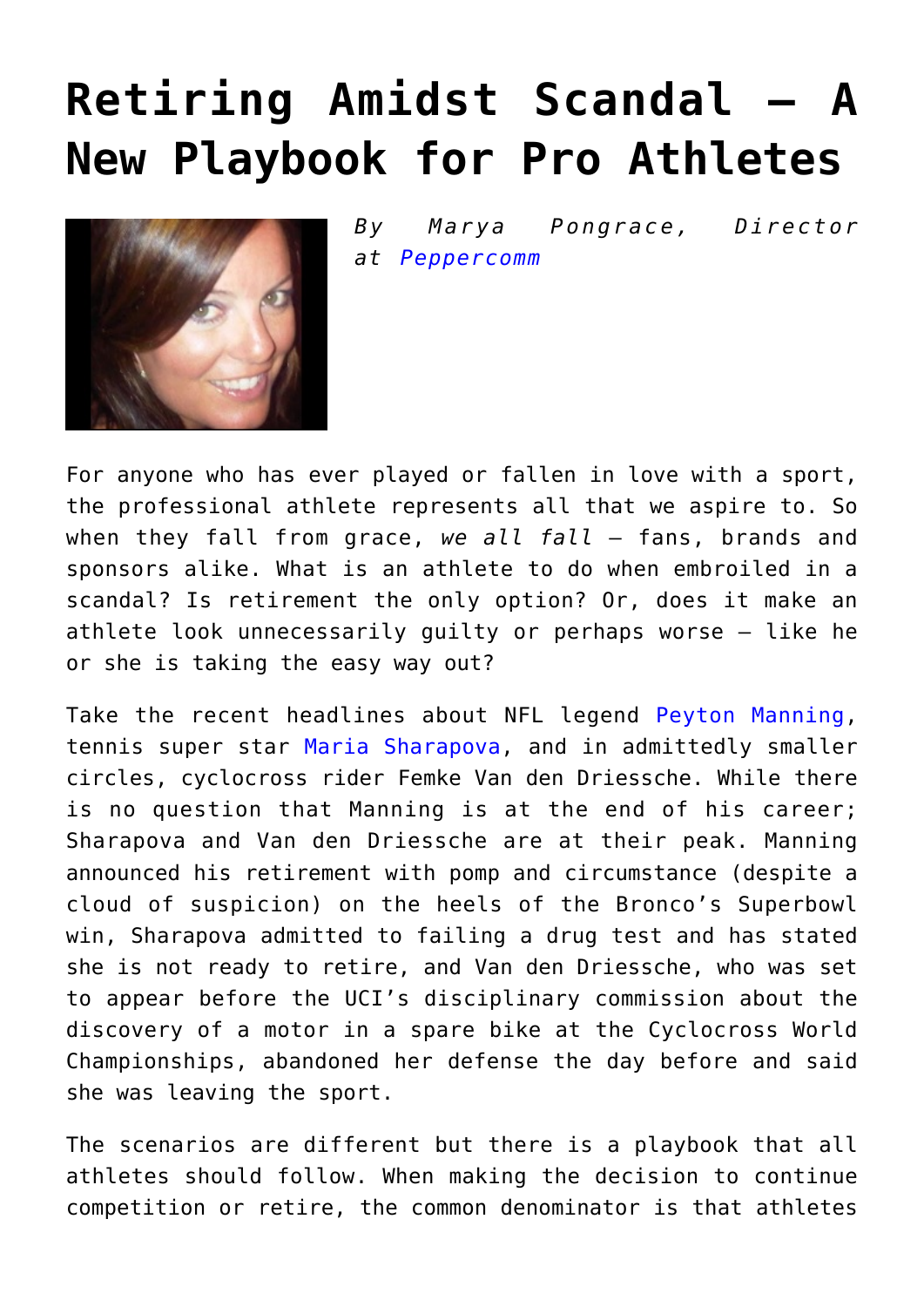in crisis have to rehabilitate their image in order to survive.

Following are key steps in a [crisis communications](https://www.commpro.biz/?s=crisis+communications) playbook for athletes:

- 1. **Get ahead of the game:** Athletes meticulously prepare for every game, every match, every performance. It's critical that they apply that same level of preparation to their communications plans. All professional athletes and the brands associated with them must have a plan in place to address potential scenarios and vulnerabilities so that when a crisis hits, the response is immediate.
- 2. **Understand the Ecosystem:**Athletes are part of a complicated ecosystem that includes fans, sponsors, other athletes, governing bodies, properties, the social sphere and of course, the media. An athlete must to be able to address all of these audiences, with messages that will matter to them, when faced with a crisis.
- 3. **Honesty is the Best Policy:** The world of professional sports is about authentic human performance. For that reason, athletes need to take responsibility where warranted, be accountable for their actions―whatever those actions are―and be sincere in their communications.
- 4. **There is No Place to Hide:**Hiding creates an assumption of guilt, and an athlete who takes this route will quickly lose control of his or her own narrative. Having a crisis plan in place with a clear process that includes who to call, and when, will help shorten the response time; a must in a 24/7 news cycle. For example, athletes should immediately work with their communications and legal counsel to determine any potential legal liability, then be as transparent as possible about the situation, setting the tone for future communication.
- 5. **Timing is Everything:** An athlete at the end of a long